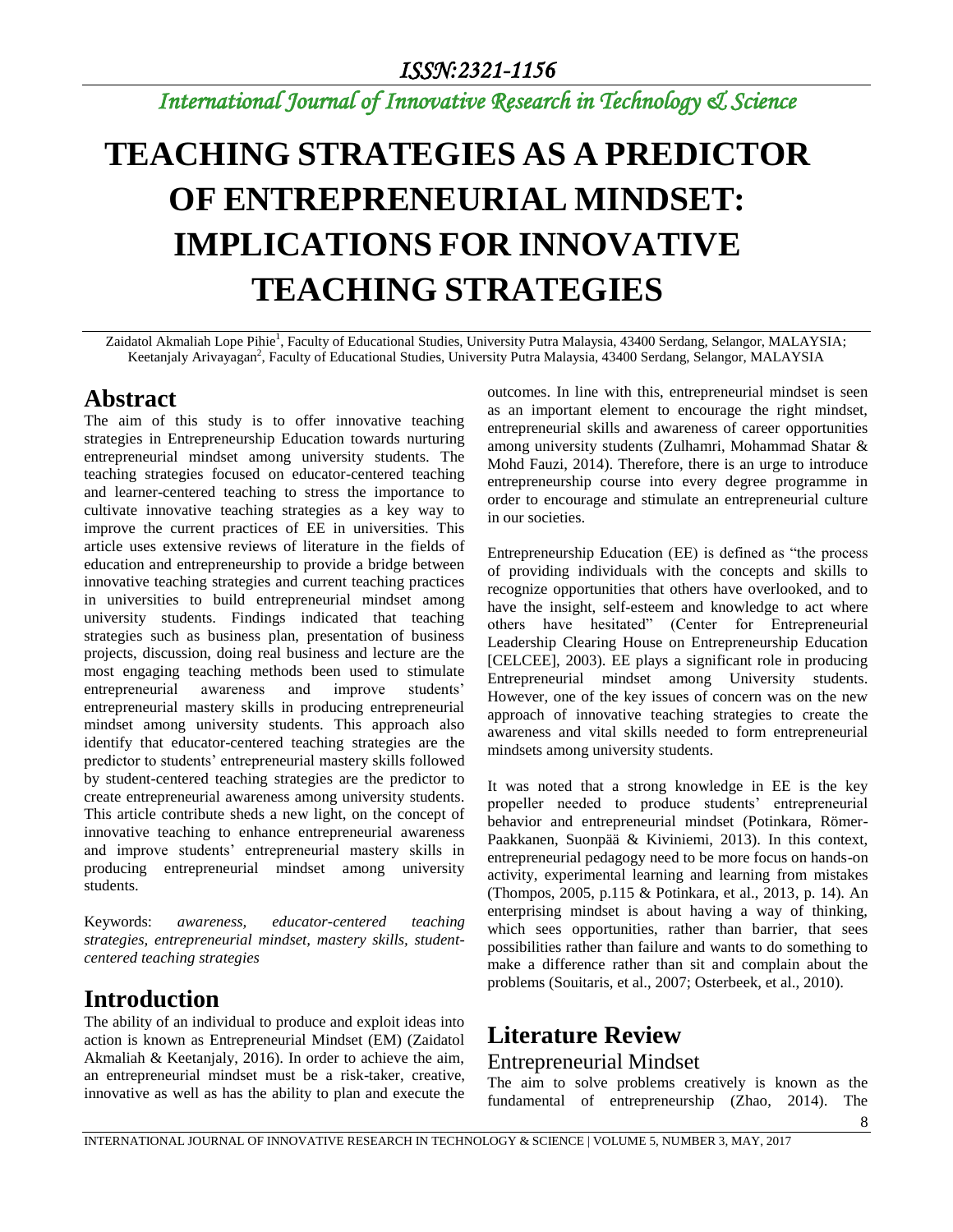# *International Journal of Innovative Research in Technology & Science*

specialization of introducing university students to entrepreneurial mindset is to get real-life perception and provide them with insights to reframe their idea to maximize their probability towards achievement (Rowan, 2016). Concurrently, it is important to equip university students with entrepreneurial mindset to recognize opportunity, acquire initiative to move coherently and be innovative in such tumultuous time. In this study, entrepreneurial mindset is considered as a holistic perception of generating novel ideas, evaluating opportunities and risks, starting and running a business, whereby an individual internally assesses his or her perceptions based on holistic rather than functional attributes.

### Entrepreneurship Education

The focus of EE pedagogy is on students' responsibilities in learning, collectiveness, multidimensional and ongoing learning flexibilities (Gibb, 2005). The aim of teaching EE is to produce scholars with entrepreneurial mindsets, notable aptitude in learning, sharpen their abilities to grasp opportunities and venture into business field. However the implementation, awareness and mastery skills in deepening entrepreneurial mindsets among University students are still lagging behind.

Abbas & Zaidatol Akmaliah (2016) opined that gradually, the standard of methodologies in teaching entrepreneurship has been censured due to its inadequate realization towards executing positive results. This is due to few teaching methods are being used as non-enterprising in both content and delivery (Gibb, 1993). Learning can be in dualism of either student–centred learning or teacher–centred learning (O'Neill & McMahon, 2005). However, in the reality of practice, student–centred learning is seen as an important element of the learning continuum as shown in Table 1.



#### **Table 1 Student–centred and teacher–centred continuum**. *(Source: Adapted from O'Neill & McMahon, 2005, p. 29)*

In this study, the term of innovative teaching methods is repeatedly used in juxtaposition with student-centred learning and educator-centred learning. Researcher has classified the innovative teaching methods for both studentcentred learning and educator -centred learning as shown in Table 2.

| <b>Student-centred learning</b>         | Teacher- centred<br>learning         |
|-----------------------------------------|--------------------------------------|
| a) Entrepreneurs case<br>analysis       | a) Lecture                           |
| b) Business plan                        | b) Reading material                  |
| c) Presentation of business<br>projects | c) Tutorial                          |
| d) Discussion                           | e) Entrepreneurs as guest<br>speaker |
| e) Visit to the business<br>location    |                                      |
| f) Interviews with                      |                                      |
| entrepreneurs                           |                                      |
| g) Doing real business                  |                                      |
| h) Entrepreneurial                      |                                      |
| self-analysis                           |                                      |

### **Table 2 Innovative teaching strategies***.*

*(Source: Developed for this research)*

### Student-centred Learning

Student-centred learning is a learning process which focuses on student's ability to think out of the box, stimulate their higher order thinking skills and further towards hand-on activity. Through this learning technique, students have the ability to turn ideas into action by integrating creativity, innovation and risk-taking as well as the ability to plan and manage projects in order to achieve objectives (Potinkara, Römer-Paakkanen, Suonpää & Kiviniemi, 2013).

### *a) Entrepreneurs case analysis*

In this teaching strategy, university students are exposed to utilize a problem-based learning to analyst the case studies from newspaper articles, video clips, company financial reports and a real–life situations (Tan & Ng, 2006). Each of these case studies will illustrate the generation of ideas and ways to transform those ideas into a marketable product. Ardalan (2008) has pointed out that through case study, university students able to "learn by reformulating past experiences, conducting situational analysis, evaluating the circumstances and constructing actions for the particular situation" (p. 19). This highlights the development of market strategies and the appropriate mechanisms to use or deploy case study analysis, in order to be a person with entrepreneurial mindset.

### *b) Business plan*

Business plan is known as the theoretical knowledge on entrepreneurship and business planning. This teaching strategy will initiate university students "to find and test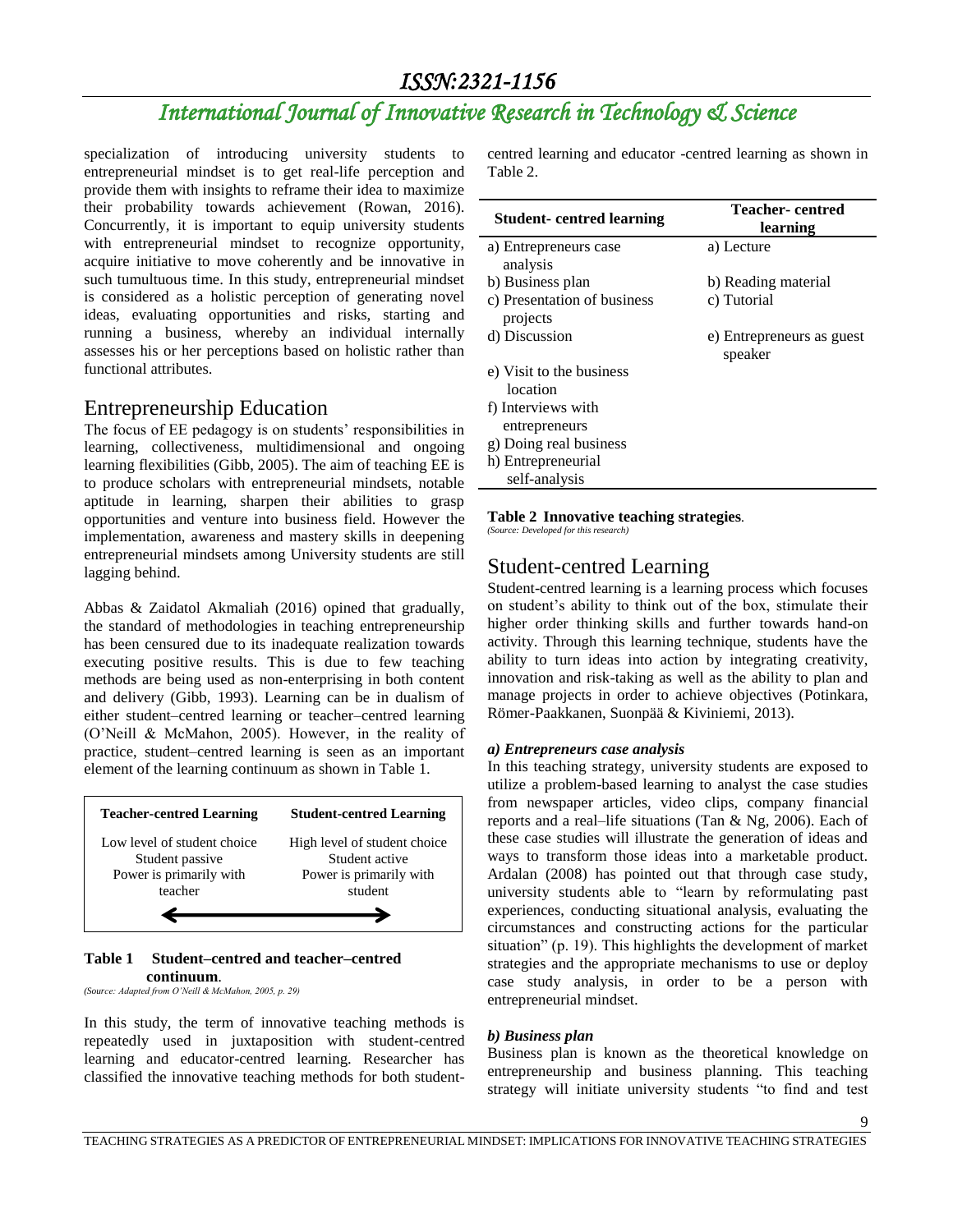# *International Journal of Innovative Research in Technology & Science*

business ideas, and assess business opportunities as well as to consult group work and business plan writing" (Arasti, Falavarja & Imanipour, 2012, p.5). This will be helpful for university students in exposing them in writing a business plan using their own business idea on the process of setting up an enterprise. Through this teaching method, students should be able to grasp the significance of formulating a business plan by expanding their overview of the Business Plan structure and the process of preparation. Balan & Metcalfe (2012) has introduced "one business idea" for all group students based Michaelsen and Sweet's (2008) idea which emphasize on working on the same problem for classroom exercise. This will bring more of entrepreneurship in them.

### *c) Presentation of business projects*

In this teaching method, university students are invited to present their business projects via oral presentation using PowerPoint slides or posters during their class or in a seminar presentation. This technique helps university students to gather data or sources by interviews, analyzing case studies, discussion and visiting to business location (Balan & Metcalfe, 2012). This will indirectly enrich students' creative expansions by seeing and recognizing works that others have presented (Michaelsen & Sweet, 2008; Balan & Metcalfe, 2012).

### *d) Discussion*

University students will be given space to creatively articulate their solutions as an entrepreneur. During the discussion session, students will brainstorm; pin down their ideas and facts of a situation which they were unable to solve. Through this activities, students will be assigned tasks among themselves and require them to gather information and resources in the second meeting. Later, students will come up with their mind-mapping, clarify the gaps and decide among themselves the solutions they should adopt in their third meeting (Tan & Ng, 2006).

### *e) Visit to business location and Interviews with entrepreneurs*

Students were requested to visit entrepreneurs and/or their family members and friends who were in business. This approach will require students to take up field work by identifying and interviewing indigenous entrepreneurs in the community by sharing their advice and experiences. Through this learning strategy, university students are exposed to experiences of others and outside a formal educational setting (Balan & Metcalfe, 2012). This would create a motivation and lift the spirit in students to be an entrepreneur.

### *g) Doing real business*

Through this teaching method, students will choose on the product or service they want to produce or sell, select their managers and increase capital. This requires them to prepare a business plan and finalize the marketing strategy to ensure whether they would like to produce or purchase/order the product design. Once they have decided, the students will start to sell their products or service within the university or outside the university surroundings as well as keep track of their accounts. In some situation, there might be cases of the sales goes into liquidation which requires students to present a report. If the business is continued, it will be handed over to students of subsequent academic years (Hatak & Reiner, 2011).

### *h) Entrepreneurial self-analysis*

In this approach, students will be needed to evaluate themselves as an entrepreneur. From their observation and learning, students are required to apply or practices more of what their learnt into really life situation (Tan & Ng, 2006).

### Educator-centred Learning

Under this method, the learning process is guided by facilitator or lecturer which focuses more towards content oriented. As a result, lecturer or facilitator plays the leadership role and controls the class activity. Students are allowed limited responsibilities (Garrett, 2008).

### *a) Lecture*

Lecturer or facilitator will conduct classes and brief university students' on the learning outcomes. Relatedly, this learning type will emphasize on cognitive, skill-based and affective among university students (Harrison & Leitch, 2008). In this learning technique, students will be nurtured and assisted to progress and develop their entrepreneurial mindset skills.

### *b) Reading material*

Students are requested to read material related to entrepreneurship. Through reading, students are exposed to the important of basic knowledge of EE.

### *c) Tutorial*

Students will be exposed to Q and A session to develop their knowledge and stimulate their critical thinking in EE.

### *d) Entrepreneurs as guest speaker*

Through this learning approach, lecturer or facilitator will invite practicing entrepreneurs as guest speaker to share their experience and expertise of their business practices during a seminar or conference session (Abbas & Zaidatol Akmaliah, 2016). This learning technique will provide university students with the opportunity to gain information and learn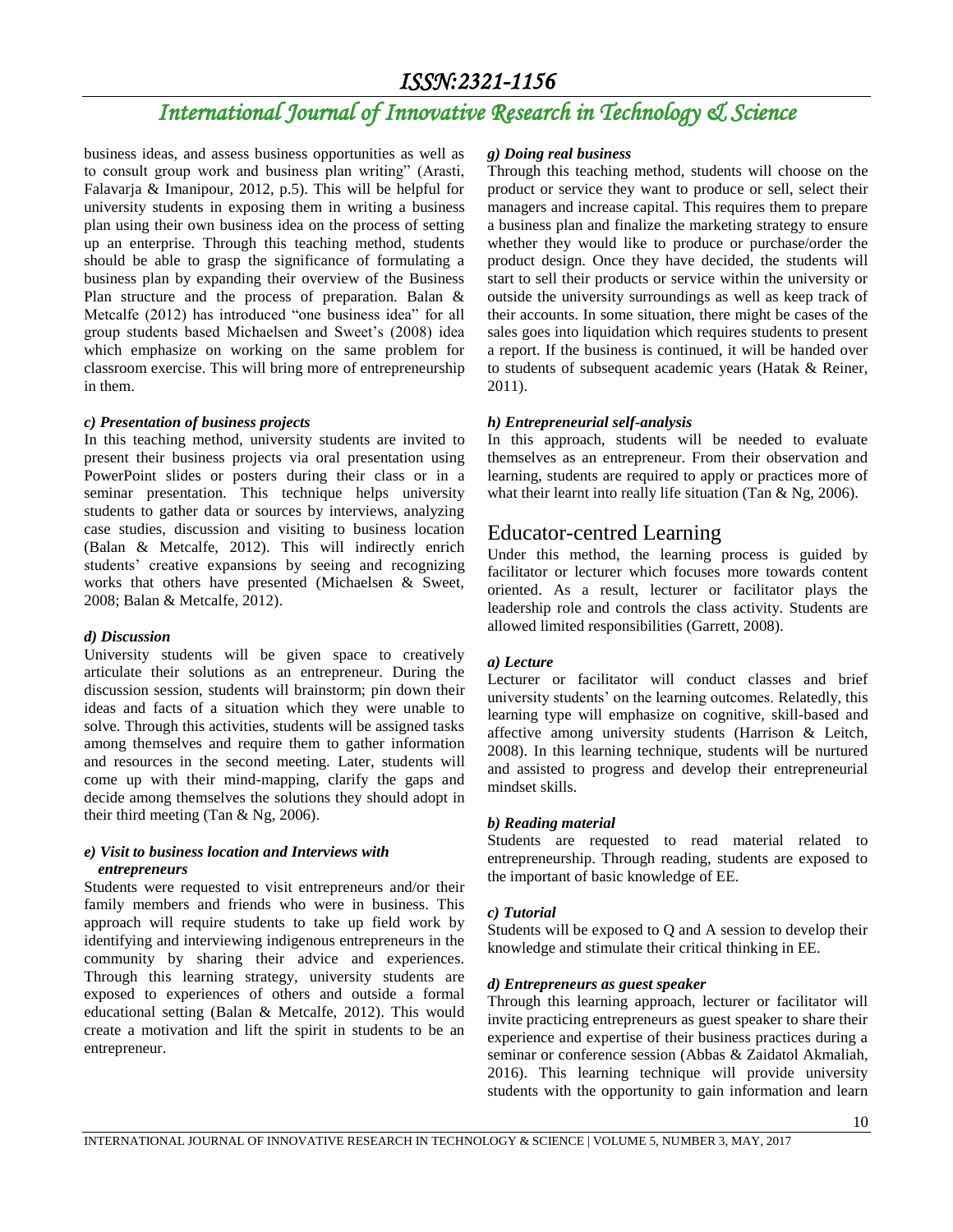# *International Journal of Innovative Research in Technology & Science*

through experiences from others about the outside world (Balan & Metcalfe, 2012).

Each of these twelve teaching methods were assessed in this study through a survey form given to undergraduate University students. Particularly in this situation, students were asked to identify the best teaching practice with the aim of producing excellent learning outcomes and also to attract students' interest towards entrepreneurship.

### Problem of Research

Traditionally, educators emphasize more on their lesson plan instead on developing the acquisition of students' knowledge. This situation leads to a passive learner, which focuses more on "educator-centered teaching" rather than "learner-centered teaching" (Gibb, 2005, 2011). Nevertheless, the literature does not indicate clear procedures or frameworks for choosing specific teaching approaches in entrepreneurship courses and programmes" (Balan & Metcalfe, 2012, p. 371).

Recently, learner-centered teaching is being emphasized in higher education (Arasti, Falavarjani, & Imanipour, 2014; Li-Hsien, 2014). This method does not focus solely on teaching method instead accentuates diverse teaching approaches such as entrepreneurs case analysis, business plan, presenting business projects, discussion, visiting business location, interviews with entrepreneurs, doing real business, entrepreneurial self-analysis and entrepreneurs invitation (Zaidatol Akmaliah & Abdullah Salleh, 2009; Balan & Metcalfe, 2012; Arasti, Falavarjani, Imanipour, 2012; Fayolle & Gailly, 2008). This has shifted the educators' role from providing information to aiding student learning.

### Research Focus

- 1) What is the level of awareness and mastery skill to develop entrepreneurial mindset among university students?
- 2) What is the relationship between student-centred teaching and teacher-centred teaching with entrepreneurial mindset?
- 3) What is the predictor of developing entrepreneurial mindset among university students?

# **Methodology of Research**

General Background of Research

This study adopted quantitative correlational design which was conducted at one of the public university in Malaysia. Sample of Research

The sample size consist of 256 students who had taken basic entrepreneurship course and were selected using simple random sampling from four Faculty which are Faculty of Science, Forestry, Educational Studies and Human Ecology.

### Instrument and Procedures

Entrepreneurial mindset questionnaires are obtained from Solesvik, et al., 2013 which consist 15 items. Meanwhile, teaching strategy techniques instrument was developed from extensive literature review reading. The questionnaires are modified to suit Malaysian culture and entrepreneurial practice. The instruments indicated overall excellent Cronbach  $\alpha$  value for entrepreneurial mindsets ( $\alpha$  = .931) and overall teaching strategy for entrepreneurial awareness (α = .932) and entrepreneurial mastery skill (α = .943) as supported by the George & Mallery (2001, p. 127) rule of thumb.

### Data Analysis

In this study, descriptive statistics such as mean and standard deviation are used to describe the level of entrepreneurial mindset, student-centred learning and teacher-centred learning strategies among University students. The level was classified into three levels namely; low level (1.000 – 2.339), moderate level (2.34 – 3.669) and high level (3.67 – 5.00). The inferential statistic method such as correlation analysis (Pearson Correlation) and multiple regressions are used. Pearson correlation is utilized to determine the relationship between the dependent (entrepreneurial mindset) and in dependent variable (student-centred learning and teacher-centred learning strategies) based on Guildford's (1973) Rule of Thumb. Lastly, multiple regressions are used to explore the influence of student-centred learning and teacher-centred learning strategies towards entrepreneurial mindset. All collected data were analyzed by using the Statistical Package for Social Science (SPSS) Version 21.0.

### Results of Research

The level of entrepreneurial mindset is presented in Table 3. All the items were normally distributed, as the mean rating scale for each variable is approximately 3.0 midpoint on the rating scale. The entrepreneurial mindset indicated that moderate level with mean score is 3.30 and standard deviation is .73.

| Item            | Mean    | SD. | Level    |
|-----------------|---------|-----|----------|
| Entrepreneurial | 3.30    | .73 | Moderate |
|                 | mindset |     |          |

#### **Table 3 The level of entrepreneurial mindset**. *(Source: Developed for this research)*

From the findings depicted in Table 4, the overall awareness and mastery skills obtained through student-centered learning and teacher-centered learning are moderate level

11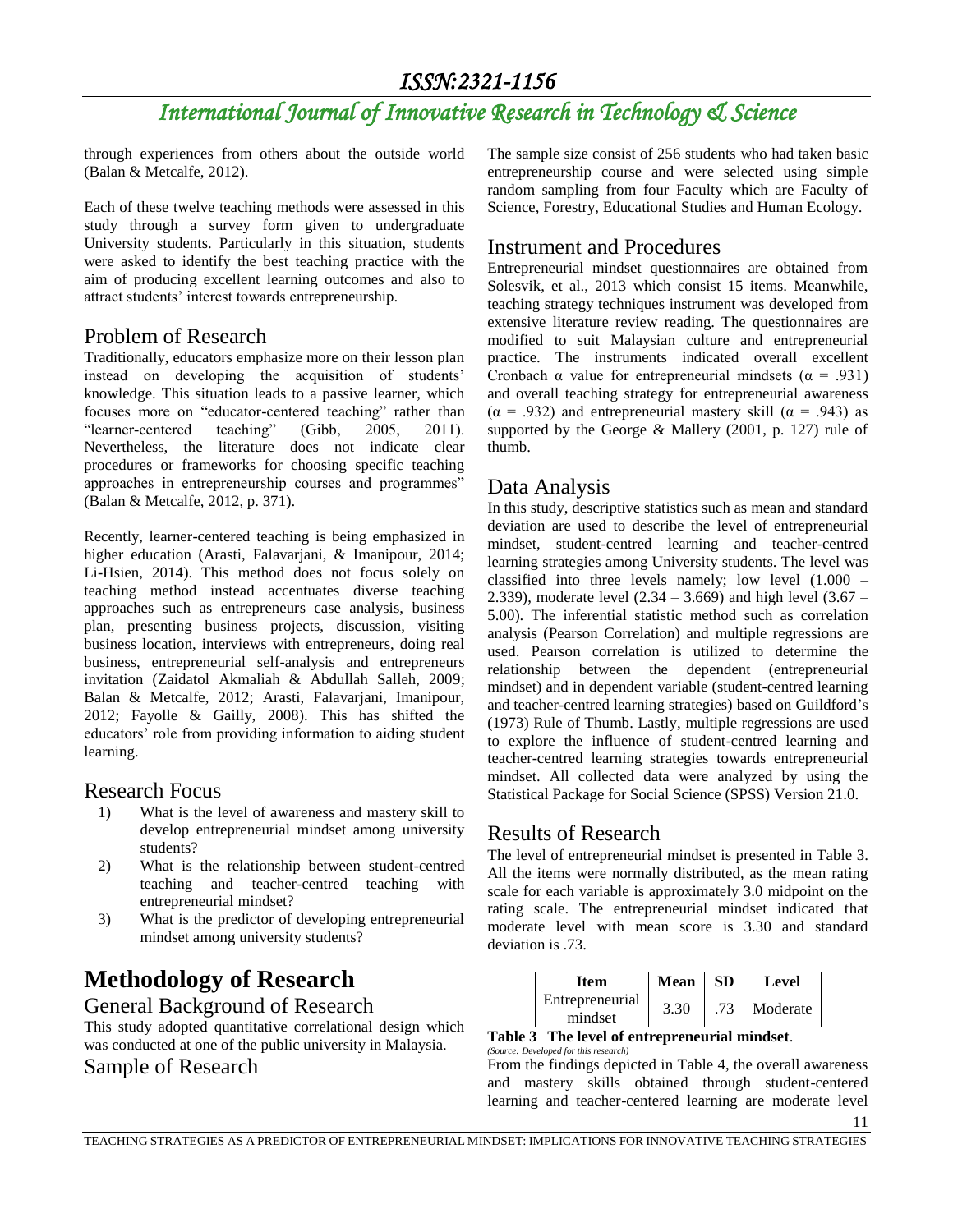# *International Journal of Innovative Research in Technology & Science*

among university students. However, it stipulated that student-centred learning approaches as the innovative teaching method in teaching entrepreneurship education is higher (78.9%) compared to teacher-centred learning (68.5%). Among the eight innovative teaching approaches in student-centred learning; around 95-98% university students have indicated that business plan, presentation of business projects, discussion and doing real business are being applied or implemented in their lesson. However, case study, visit, interviews with entrepreneurs and entrepreneurial selfanalysis were moderately implemented.

|                |                                      |           | <b>Implementation</b> | <b>Awareness</b> |           | <b>Mastery</b> |      |           |          |
|----------------|--------------------------------------|-----------|-----------------------|------------------|-----------|----------------|------|-----------|----------|
|                |                                      | Yes $(%)$ | No(%)                 | Mean             | <b>SD</b> | Level          | Mean | <b>SD</b> | Level    |
|                | <b>Student-centered learning</b>     |           |                       |                  |           |                |      |           |          |
| 1              | Entrepreneurs case analysis          | 84        | 16                    | 3.46             | 1.14      | Moderate       | 3.38 | 1.158     | Moderate |
| $\overline{2}$ | <b>Business plan</b>                 | 98        | $\overline{2}$        | 3.86             | 0.91      | High           | 3.80 | 0.94      | High     |
| R              | Presentation of business<br>projects | 98        | $\overline{2}$        | 3.92             | 0.87      | High           | 3.79 | 0.89      | High     |
| 4              | <b>Discussion</b>                    | 98        | $\overline{2}$        | 3.85             | 0.91      | High           | 3.85 | 0.90      | High     |
| 5              | Visit to the business location       | 43        | 57                    | 2.83             | 1.45      | Moderate       | 2.81 | 1.43      | Moderate |
| 6              | Interviews with<br>entrepreneurs     | 34        | 66                    | 2.70             | 1.41      | Moderate       | 2.67 | 141       | Moderate |
| $\overline{7}$ | Doing real business                  | 95        | 5                     | 3.90             | 0.97      | High           | 3.76 | 0.1       | High     |
| 8              | Entrepreneurial self-analysis        | 81        | 19                    | 3.48             | 1.19      | Moderate       | 3.40 | 1 1 6     | Moderate |
| <b>Overall</b> |                                      | 78.9      | 21.1                  | 3.50             | .80       | Moderate       | 3.43 | 0.80      | Moderate |
|                | <b>Teacher-centered learning</b>     |           |                       |                  |           |                |      |           |          |
| $\mathbf 0$    | Lecture                              | 99        | 1                     | 3.88             | .86       | High           | 3.69 | .89       | High     |
| 10             | Reading material                     | 85        | 15                    | 3.59             | 1.11      | Moderate       | 3.43 | 1.12      | Moderate |
| 11             | Tutorial                             | 54        | 46                    | 3.03             | 1.35      | Moderate       | 2.99 | 1.34      | Moderate |
| 12             | Entrepreneurs as guest<br>speaker    | 36        | 64                    | 2.78             | 146       | Moderate       | 2.69 | 1.39      | Moderate |
| <b>Overall</b> |                                      | 68.5      | 31.5                  | 3.32             | 0.93      | Moderate       | 3.20 | 0.94      | Moderate |

### **Table 4 Student-centred learning and teacher-centred learning strategies.**

*(Source: Developed for this research)*

For teacher-centred learning, the findings indicated that lecture method showed high level in achieving awareness (Mean = 3.88, SD = .86) and mastery skills (Mean = 3.69,  $SD = .89$ ) to develop entrepreneurial mindset compared to reading material, tutorial and entrepreneurs invitation. This statement has been supported by 99% university students as they indicated that lecture is been implemented most in their class. However, "Entrepreneurs as guest speaker" received the lowest mean score for achieving entrepreneurship awareness (mean =  $2.78$ , S.D = 1.46) and entrepreneurial mastery skills (mean  $= 2.69$ , S.D  $= 1.39$ ). This finding is in line with Balan & Metcafe (2012) as they opined that entrepreneur presentations regarded as less influence and should be placed with other activity which provides greater contribution in teaching and learning.

The relationships between the variables were examined by Pearson Correlation analysis. Preliminary analysis was conducted to check normality and linearity of the sample, skewness is within 3, and kurtosis is within the range 10 as well as a linear scatter plot matrix was observed. Statistical significant was set at p=.05 level. All the correlation were found to be significant  $(p<.05)$  and positively correlated with entrepreneurial mindset. However, the findings indicated moderate correlation for awareness in student-centred learning and mastery in teacher-centred learning to create entrepreneurial mindset among university students as depicted in Table 5.

|                        | <b>Awareness</b>                |                                 | <b>Mastery</b>                  |                                 |  |
|------------------------|---------------------------------|---------------------------------|---------------------------------|---------------------------------|--|
|                        | Student-<br>centred<br>learning | Teacher-<br>centred<br>learning | Student-<br>centred<br>learning | Teacher-<br>centred<br>learning |  |
| <b>Entrepreneurial</b> | $.417**$                        | $.317**$                        | $.391**$                        | $.439**$                        |  |
| mindset                | (Moderate)                      | (Low)                           | (Low)                           | (Moderate)                      |  |

| Table 5 Relationship between teaching strategies for |  |  |
|------------------------------------------------------|--|--|
| awareness and mastery development of entrepreneurial |  |  |
| mindset.                                             |  |  |

*(Source: Developed for this research)*

| Coefficients <sup>a</sup> |                                                 |                                              |                      |                                            |          |      |  |  |
|---------------------------|-------------------------------------------------|----------------------------------------------|----------------------|--------------------------------------------|----------|------|--|--|
|                           |                                                 | <b>Unstandardized</b><br><b>Coefficients</b> |                      | <b>Standardized</b><br><b>Coefficients</b> | t        |      |  |  |
| Model                     |                                                 | В                                            | Std.<br><b>Error</b> | <b>Beta</b>                                |          | Sig. |  |  |
| 1                         | (Constant)                                      | 1.852                                        | .197                 |                                            | 9.395    | .000 |  |  |
|                           | <b>Awareness</b><br>- Student<br><b>Centred</b> | .336                                         | .136                 | .347                                       | 2.471    | .014 |  |  |
|                           | <b>Awareness</b><br>– Teacher<br><b>Centred</b> | $-.300$                                      | .128                 | $-.368$                                    | $-2.336$ | .020 |  |  |
|                           | Mastery-<br>Teacher<br><b>Centred</b>           | .338                                         | .137                 | .419                                       | 2.471    | .014 |  |  |
|                           | Mastery-<br><b>Student</b><br><b>Centred</b>    | .056                                         | .143                 | .060                                       | .393     | .695 |  |  |

**a. Dependent Variable: MeanEntreMindset** (Adjusted R<sup>2</sup> = .206, F = 17.669, p < .005)

### **Table 6 Estimates of coefficients for entrepreneurial mindset.**

*(Source: Developed for this research)*

Entrepreneurial mastery skills among university students is encouraged by educator-centred teaching strategies ( $\beta$  = .419,  $\alpha$  = .014), which makes the strongest unique contribution to explain entrepreneurial mindset followed by entrepreneurial awareness which is stimulated through student-centered teaching strategies ( $\beta = .347$ ,  $\alpha = .000$ ). It can be concluded that 20.6 % of the variance entrepreneurial mindset among university students can be explained by teaching strategies as portrayed in Table 6. However, there are still 71.4% variation of entrepreneurial mindset can be explicated by other variables which is not carried out in this research. Blenker, et al. (2011) recommended that EE guided by social entrepreneurship perspective can be included in the pedagogy such as "selling a product and suing the proceeds to support socially disadvantaged groups" (Ruskovaara & Pihkala, 2013, p. 207).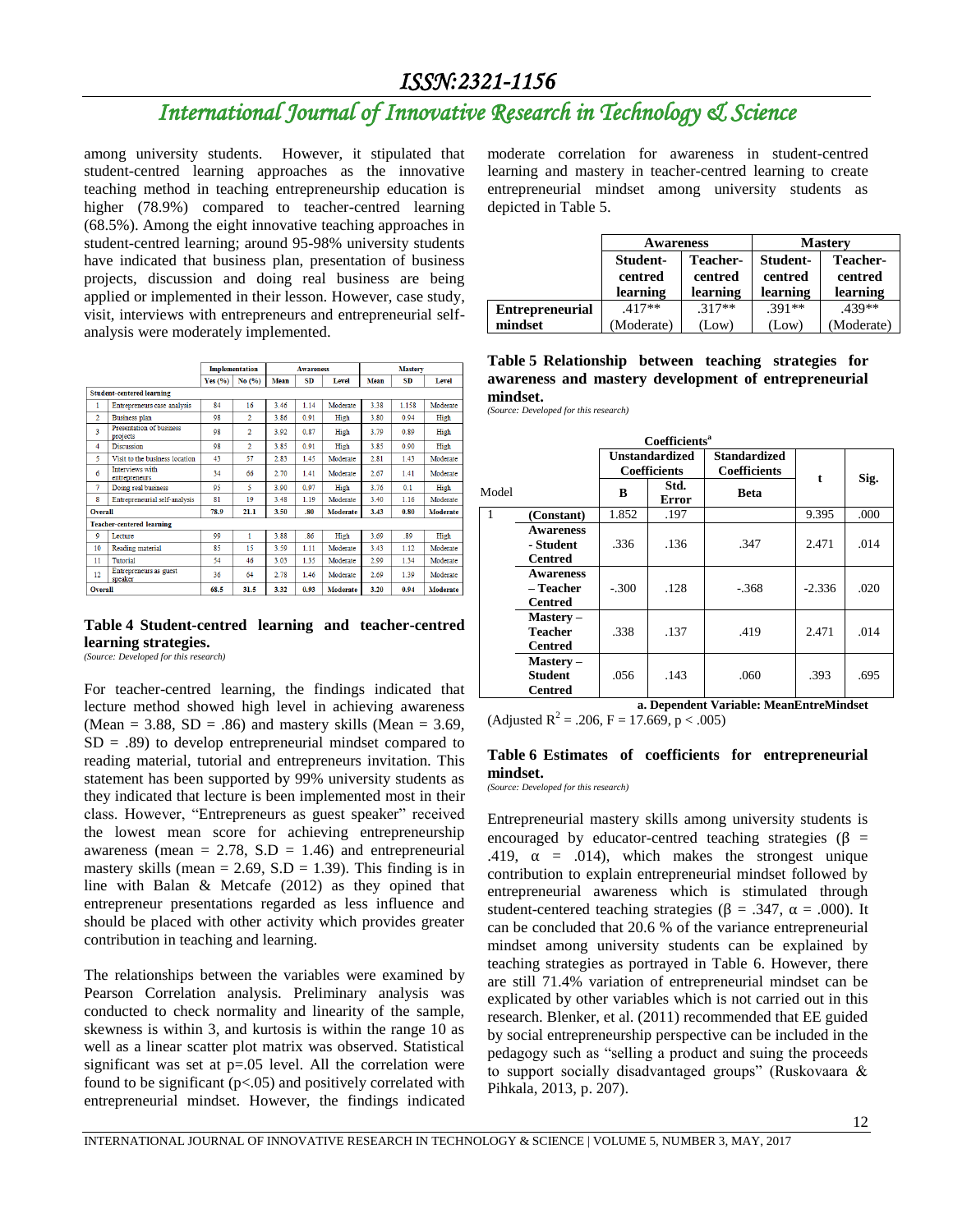# *International Journal of Innovative Research in Technology & Science*

## **Discussion**

The result indicated that the students' entrepreneurial mindset development is sensible and modest. It clearly stated that student's ability to produce and exploit ideas are still at moderate stage. University students are not fully exposed to express their innovation, creative and the skills needed to be a risk-taker. University students need to be given opportunities by encouraging an entrepreneurial culture among them (Osterbeek, et al., 2010). A study conducted by Arasti, Falavarja and Imanipour (2012) on teaching methods in Entrepreneurship Education for Graduate Students indicated that "group project", "case study" and "individual project" are the three most appropriate teaching methods in the course of "business plan". It can be concluded that all student-centred learning strategies were utilized by basic entrepreneurship course lecturers with the exception of "visit to business location" and "interviews with entrepreneurs". According to students' perception; "business plan", "presentation of business project", "discussion" and "doing real business" contribute highly to their entrepreneurial awareness and entrepreneurial skills. However visit to business location and interviews with entrepreneurs are perceived as less important to develop their entrepreneurial awareness and skills.

The main focus in the presentation of business projects and "doing real business" is on the mental process as it incorporates constant individual and group discussions and interactions, reinforcing, negotiations, debates, working together and goal search" (Škudienė, 2012, p.15). Visiting to the business location and interviews with entrepreneurs has indicated the lowest moderate level for both awareness and mastery skills compared to the six learning approaches. This is due to educators seldom utilized these two approaches, as a result, university students are not exposed to the real situation life in business world. This statement also been supported by 34-43% of university students who have stated that the two approaches are less implemented in their lesson.

Scholars belief that the knowledge to obtain entrepreneurship requires practices and experiential learning to which is beyond level of understanding, knowing and speaking (Abbas & Zaidatol, 2016; Harry & Henry, 2013; Neck & Greene, 2011). Nevertheless, Handy (2006) has stated university students must have 'warehouse knowledge' in order for students to have an entrepreneurial mindset, it requires a transformation of knowledge that were taught, stored and applied when it is necessary.

Other learning techniques such as games involving entrepreneurship should be practiced as it is not frequently practiced in teaching and learning (Ruskovaara & Pihkala, 2013). Gibb (2005, 2011) has stated that the pedagogy of EE should develop active learners through the learning process. Methods such as "cooperative learning, team learning, project-work, learning by doing, learning journals, drama pedagogy, practice enterprises, workplace guidance and enterprise visits" should be implemented in EE (Ruskovaara & Pihkala, 2013, p. 206).

It was noted that educator-centred teaching strategies plays an important role in shaping university students' entrepreneurial mindset skills and student-centred teaching strategies plays an imperative role in encouraging the consciousness or awareness of entrepreneurial mindset in them. Therefore lecturers and facilitators need to have a strong pedagogical content knowledge and deliver a constructive lecture to sharpen their student's entrepreneurial skills. In particular, it was found that "small business awards", "one business idea for each class" and "team-based learning" could be enhanced by identifying areas to refine students' mastery skills that could be addressed by these methods (Balan & Metcafe, 2012, p. 381). This finding also revealed that student-centered teaching strategies have a valuable asset in instilling awareness of entrepreneurial mindset in them. This learning process helps university students to better position themselves as entrepreneurs and also becoming more enterprising (Fayolle & Gailly, 2008, p. 582).

The effectiveness of innovative teaching methods in entrepreneurial pedagogy is prominent to cultivate entrepreneurial mindset among University students. Undoubtedly, student-centred learning should be practiced more towards stimulating awareness and mastery skills to develop entrepreneurial mindset among University students. Nevertheless, it is acceptable that entrepreneurship can be learned and taught through lecture. It indirectly will enhance University students' ability to impart the concepts and skills to facilitate them in the various business disciplines. Therefore, it is essential for University students to build their awareness and required mastery skills to stimulate entrepreneurial mindset in them.

From the findings, it is recommended that brainstorming exercise should be frequently carried out in conducting entrepreneurial lesson. It will enhance university students' imagination to think analytically and improve personal development to develop their self-competencies towards entrepreneurial mindset. Indeed, lecturers should implement and adopt "one business idea for each class" in their business plan activity to focus on all students at solving the same problem rather than using traditional way of recognizing and developing their own business idea. It is necessary to implement more hands-on skills in EE, in conjunction with well-trained lecturers. This is necessary as lecturers should obtain the required information before the

13

TEACHING STRATEGIES AS A PREDICTOR OF ENTREPRENEURIAL MINDSET: IMPLICATIONS FOR INNOVATIVE TEACHING STRATEGIES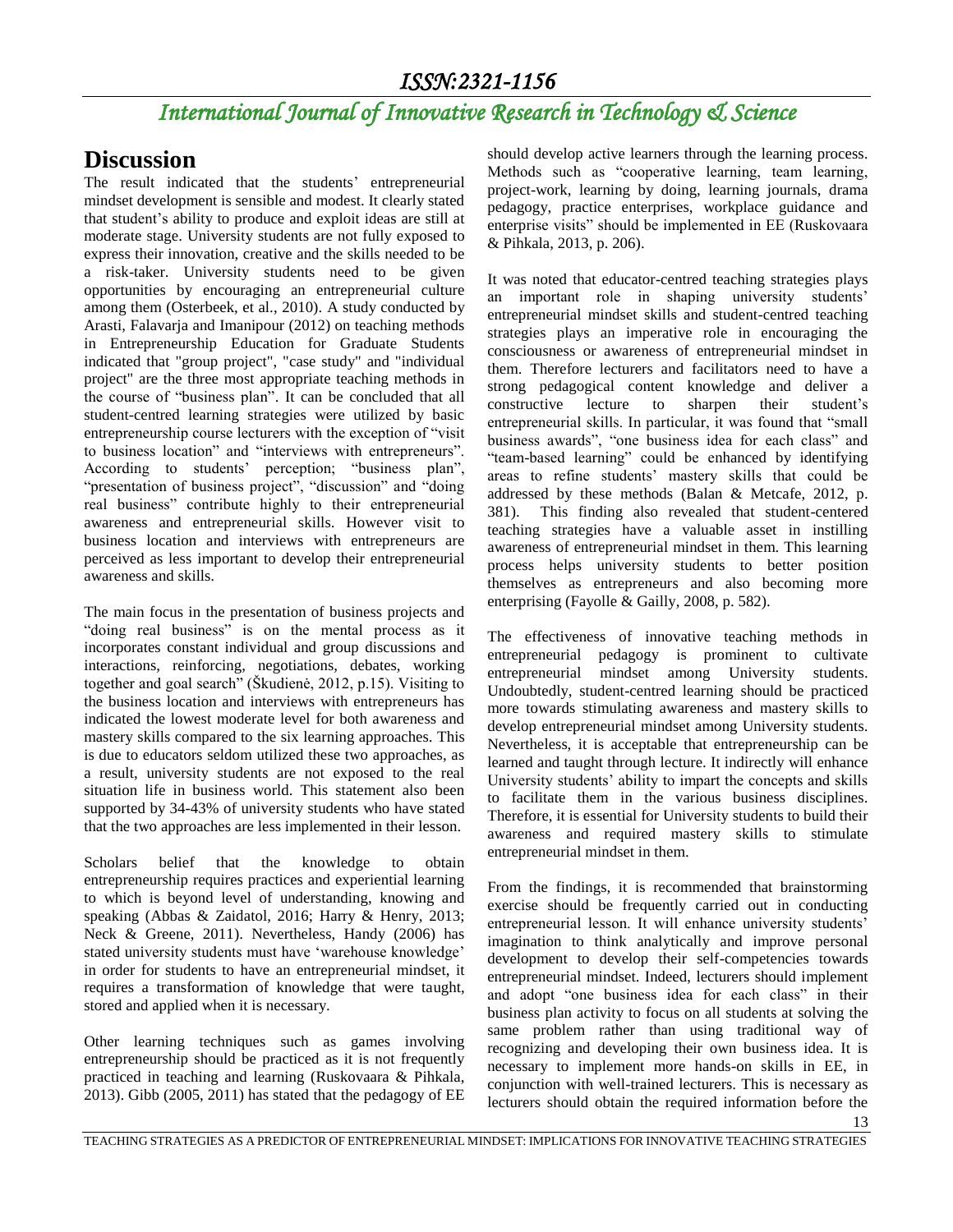# *International Journal of Innovative Research in Technology & Science*

teaching and learning being carried out. The training should be more focused towards developing knowledge in entrepreneurship pedagogical content and the expansion of practice based learning.

# **Conclusions**

In summary, these innovative teaching approaches, provides lecturers, educators and facilitators a view of the teaching strategies and its potential to develop entrepreneurial mindset among university students. It clearly shows that university educators need to emphasize on the innovative teaching techniques to stimulate the awareness of entrepreneurial mindset and mastery the skills required by university students to develop their entrepreneurial mindset. It is vital for lecturers who are teaching basic entrepreneurship course to be equipped with both content and pedagogical knowledge in entrepreneurship to ensure students can be an enterprising individual. This can be structured through utilization of multiple teaching strategies and learning process.

# **Acknowledgments**

This research is funded under "INCENTIVE GRANTS RESEARCH IN TEACHING AND LEARNING, UNIVERSITY" PUTRA MALAYSIA (UPM)".

## **References**

- 1) Abbas, S. D., & Zaidatol Akmaliah, L. P. (2016). Application of innovative teaching methods in teaching of entrepreneurship in the Nigerian Polytechnics. *Read and Opinion, 8* (3): 82-97.
- 2) Arasti, Z., Falavarjani, K. M., Imanipour N. (2012). A Study of Teaching Methods in Entrepreneurship Education for Graduate Students. *Higher Education Studies, 2* (1): 2–10.
- 3) Ardalan, K. (2008). The philosophical foundation of the lecture‐versus‐case controversy: Its implications for course goals, objectives, and contents, *International Journal of Social Economics, 35* (1/2): 15 - 34.
- 4) Consortium for Entrepreneurship Education (2001), *Entrepreneurship Everywhere: A Guide to Resources and Models for Entrepreneurship Education*, Consortium for Entrepreneurship Education, Columbus, Ohio at www.celcee.edu.
- 5) Balan, P., & Metcalfe, M. (2012). Identifying teaching methods that engage entrepreneurship students. *Education+ Training, 54* (5): 368-384.
- 6) Blenker, P., Korsgaard, S., Neergaard, H. and Thrane, C. (2011). The questions we care about:paradigms and progress in entrepreneurship education, *Industry & Higher Education, 25* (6): 1-11.
- 7) Blenker, P., Dreisler, P., Færgeman, H. M., & Kjeldsen, J. (2006). Learning and teaching entrepreneurship: dilemmas, reflections and strategies. In Fayolle, A & Klandt, H. (Eds), *International Entrepreneurship Education*, Edward Elgar Publishing, Aldershot, pp. 21 -34.
- 8) CELCEE. (2003). The Center for Entrepreneurial Leadership Clearing House on Entrepreneurship Education [CELCEE]. Retrieved January 4, 2017 from www.celcee.edu/about/)
- 9) Fayolle, A., & Gailly, B. (2008). From craft to science: Teaching models and learning processes in entrepreneurship education, *Journal of European Industrial Training, 32* (7): 569 – 593.
- 10) Garrett, T. (2008). Student-centered and teachercentered classroom management: A case study of three elementary teachers. *Journal of Classroom Interaction, 43* (1): 34 - 47.
- 11) Gravetter, F. J., & Wallnau, L. B. (2009). *Statistics for the Behavioral Sciences* (8th ed.). USA: Wadsworth, Cengage Learning.
- 12) Gibb, A. (2011). Concepts into practice: meeting the challenge of development of entrepreneurship educators around an innovative paradigm, *International Journal of Entrepreneurial Behaviour & Research, 17* (2): 146-65.
- 13) Gibb, A.A. (2005). Chapter 2: The future of Entrepreneurship Education. Determining the basis for coherent policy and practice. In Kyro, P and Carrier, C. '*The Dynamics of Learning Entrepreneurship in a cross cultural University Context* (pp 44-68). University of Tampere Research Centre for Vocational and Professional Education.
- 14) Gibbs, G. (1995). *Assessing student centred courses*. Oxford, UK: Oxford Centre for Staff Learning and Development.
- 15) Guildford, J. (1973). *Fundamental Statistics in Psychology and Education* (5th ed.). New York: McGraw-Hill.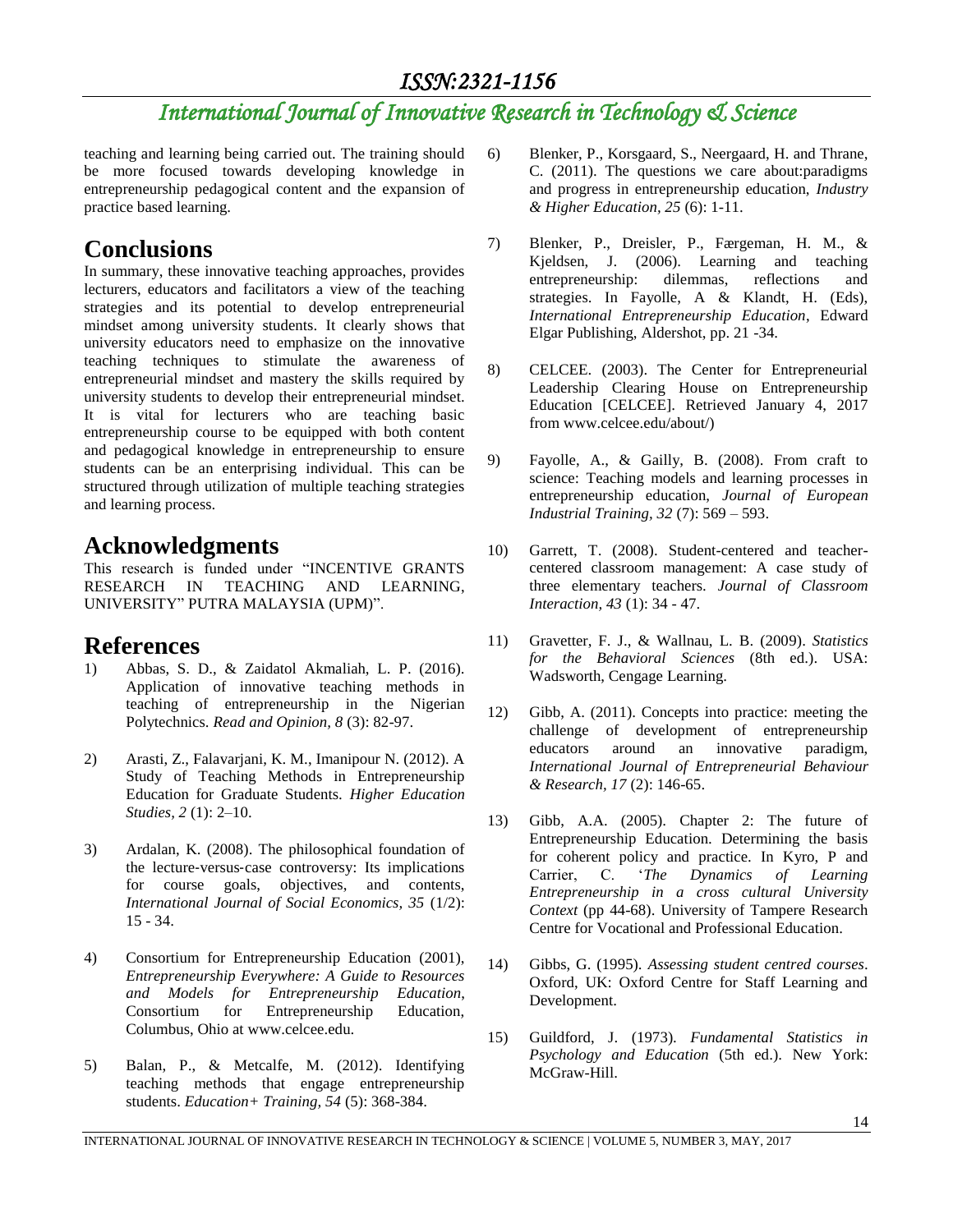# *International Journal of Innovative Research in Technology & Science*

- 16) Handy, C. (2006). *The New Philanthropists: The New Generosity*. William Heinemann, London.
- 17) Hatak, I., & Reiner, E. (2011). *Entrepreneurship education in secondary schools: Education systems, teaching methods and best practice - a survey of Austria, Finland, France, Germany, Italy, Spain, Sweden*, in: RiCC - research report 2011/1, hrsg. v. Rößl Dietmar. Wien: RiCC - Research Institute for Co-operation and Co-operatives.
- 18) Harrison, R., & Leitch, C. (2008). *Entrepreneurial learning: Conceptual frameworks and applications*. London: Routledge.
- 19) Michaelsen, L. K., & Sweet, M. (2008). The essential elements of team‐based learning. *New directions for teaching and learning, 2008* (116): 7-27.
- 20) Neck, H. M., & Greene, P. G. (2011). Entrepreneurship education: known worlds and new frontiers. *Journal of Small Business Management, 49*  $(1), 55-70.$
- 21) Li-Hsien, L. (2014). The Research for Current Status of the Entrepreneurship Education's Implementation in Japanese Higher Education. *International Journal of Education and Information Technologies, 8*: 75-82.
- 22) O'Neill, G., & McMahon, T. (2005). Student-centred learning: What does it mean for students and lecturers? In G. O'Neill, S. Moore, & B. McMullin (Eds.), *Emerging issues in the practice of university learning and teaching* (pp. 27-36). Dublin, Ireland: AISHE.
- 23) Oosterbeek, H., van Praag, M., & Ijsselstein, A. (2010). The impact of entrepreneurship education on entrepreneurship skills and motivation. *European Economic Review, 54* (3): 442-454.
- 24) Potinkara, H., Römer-Paakkanen, T.., Suonpää, M., & Kiviniemi, S. (2013). Developing passion and risk– taking pedagogy
- 25) Ruskovaara, E., & Pihkala, T. (2013). Teachers implementing entrepreneurship education: classroom practices. *Education + Training, 55* (2): 204 - 216.
- 26) Rowan, L. (2016). *Why an entrepreneurial mindset matters: The power of teaching innovation and entrepreneurial thinking*. In K-12 news, EverFi, Inc. Available at https://everfi.com/entrepreneurial-

mindset-matters-power-teaching-innovationentrepreneurial-thinking/

- 27) Škudienė, V. (2012). Case method education. In (eds) P. Ammerman, A. Gaweł, M. Pietrzykowski, R. Rauktienė, T. Williamson. *The case study method in business education*. Poznań: UNI-DRUK.
- 28) Souitaris, V., Zerbinati, S., & Al-Laham, A. (2007). Do entrepreneurship programmes raise entrepreneurial intention of science and engineering students? The effect of learning, inspiration and resources. *Journal of Business Venturing, 22* (4): 566- 591.
- 29) Tan, S. S., & Ng, C. K. F. (2006). A problem-based learning approach to entrepreneurship education. *Journal of Education and Training, 48* (6), pp. 416- 428. Retrieved December 21, 2016, from http://www.emeraldinsight.com/0040.0912.htm
- 30) Zaidatol Akmaliah, L. P., & Keetanjaly, A. (2016). Predictors of entrepreneurial mindset among university students. *International Journal of Humanities Social Sciences and Education (IJHSSE), 3* (7), 1-9.
- 31) Zaidatol Akmaliah, L.P., & Abdullah Salleh, A. S. (2009). Exploring the Entrepreneurial Mindset of Students: Implication for Improvement of Entrepreneurial Learning at University. *Uluslararası Sosyal Aratırmalar Dergisi:The Journal of International Social Research, 2* (8): 340-345.
- 32) Zhao, Y. (2014). Creating the entrepreneurial mindset in 21st century schools. *P21, 1* (9:26). Available at http://www.p21.org/news-events/p21blog/1563 creating-the-entrepreneurial-mindset-in-21st-centuryschools
- 33) Zulhamri, A., Mohammad Shatar, S. & Mohd Fauzi, R. (2014). Building successful university entrepreneurial centre may leverage the reputation of Universiti Putra Malaysia. *WCIK-E-Journal of integration knowledge 2013, 2* (2014), 1-17.

15

TEACHING STRATEGIES AS A PREDICTOR OF ENTREPRENEURIAL MINDSET: IMPLICATIONS FOR INNOVATIVE TEACHING STRATEGIES